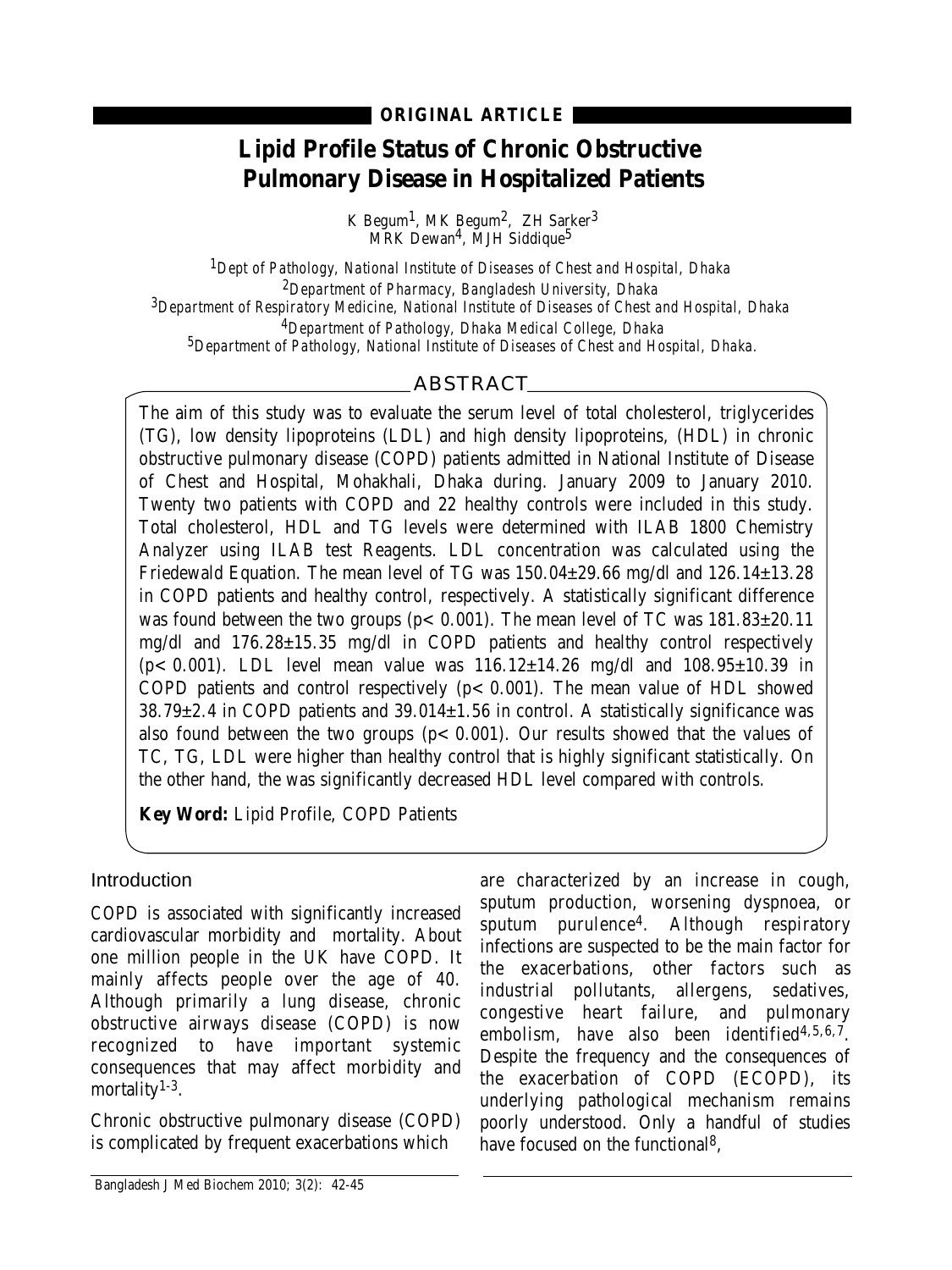There is compelling evidence that COPD can no longer be considered a disease limited only to the lungs<sup>5</sup>. Several studies have shown that it is associated with a wide variety of systemic consequences; most notably: systemic inflammation. The mechanisms of increased cardiovascular risk in COPD remains poorly understood. CRP is increased along with a variety of acute phase proteins in patients with COPD and may contribute to the development and clinical complications of atherosclerosis in these patients. Abundant epidemiological evidence establishes the multifactorial character of this disease and indicates that 1,2, underlying mechanistic link between impaired lung function<sup>9</sup> and inflammatory10,11,12 aspects of the ECOPD. Nevertheless $13$ , the effects of the multiple risk factors are at least additive. Risk factors that have been convincingly identified for arteriosclerosis of the coronary arteries are hyperlipidemia, arterial hypertension, cigarette smoking, diabetes mellitus, physical inactivity and a decrease in plasma HDL level<sup>14</sup>. The aim of this present study was to investigate the levels of total cholesterol (TCH), triglycerides (TG), low density lipoproteins (LDL), high density lipoproteins (HDL) in COPD patients.

#### Materials and methods

The patients with COPD without cardiac, diabetes mellitus or other systemic diseases and age and sex matched healthy controls were selected from admitted patient in National Institute of Diseases of Chest and Hospital, Mohakhali, Dhaka, during January 2009 to January 2010. Twenty-two patients (16 males, 6 females) with COPD and 22 healthy subjects (10 males, 12 females) were included in this study. General physical and systemic examination was carried out. The diagnosis of the patients was made according to the criteria of the American Thoracic Society agonist, anticholinergics and their combination, steroids and theophylline) during the study. After 12 hours of starvation, 5 ml blood samples were drawn from the subjects. The samples were centrifuged at 3500 rpm for 10 minutes. All samples were analyzed on the same day they were taken. The lipid profile

parameters such as TC, LDL, HDL and TG were assessed by using kit methods<sup>16,17</sup>. Total cholesterol, HDL and TG analysis were performed with ILAB 1800 Chemistry Analyzer using ILAB test reagents. Before any procedure, HDL concentration was measured with the direct method. LDL concentration was calculated using Friedewald equation formulated as: LDL-cholesterol = (total cholesterol)- (HDLcholesterol)-(triglyceride/5) All patients continued to receive their treatment. Fasting Blood sugar was tested by standard procedure. As smoking habits, only smoking status and pack of cigarettes smoked yearly at the beginning of the study were assessed; no information was collected with respect to the age of starting smoking. Analysis of Data: Data were expressed as mean  $\pm$  standard deviation (SD) distribution of variables was tested using ANOVA test applied by p value ( $p < 0.05$ ).

#### **Results**

The mean age of the COPD patients was 55±12.52 years and that of the controls was 53.04±12.78 years. The age and smoking habits of our study and control groups and the results of measured parameters are shown in Table I. COPD patients showed higher serum levels of TC, TG, LDL compared to controls (Table 2). Serum concentrations of HDL were decreased and significant differences were found between the COPD patients and the controls.

**Table I:** Age distribution in COPD patient and Control

| (years) COPD                         | <b>Control</b>    |             |
|--------------------------------------|-------------------|-------------|
| Age 55.09                            | $\pm 12.52$ 53.04 | $\pm 12.78$ |
| FS (mg/dl) $109.4 \pm 30.89 105.166$ |                   | ±41.99      |

**Table II:** The distribution of mean values and standard deviations of lipid parameters and Fasting sugar in COPD patients and controls

| C                   | <b>OPD</b> Control |                                    | P value         |  |
|---------------------|--------------------|------------------------------------|-----------------|--|
| $(n = 22)$          |                    | $(n=22)$                           |                 |  |
| TG (mg/dL 150.04)   |                    | $\pm 29.66$ 126.14                 | ±13.28 < 0.0001 |  |
| $TC$ (mg/dL) 181.83 |                    | $\pm 20.11$ 176.28                 | ±15.35 < 0.0001 |  |
|                     |                    | LDL $(mg/dL)$ 116.12 ±14.26 108.95 | ±10.39 < 0.0001 |  |
|                     |                    | HDL (mg/dL) $38.79 \pm 2.43$ 9.014 | ± 1.56 < 0.0001 |  |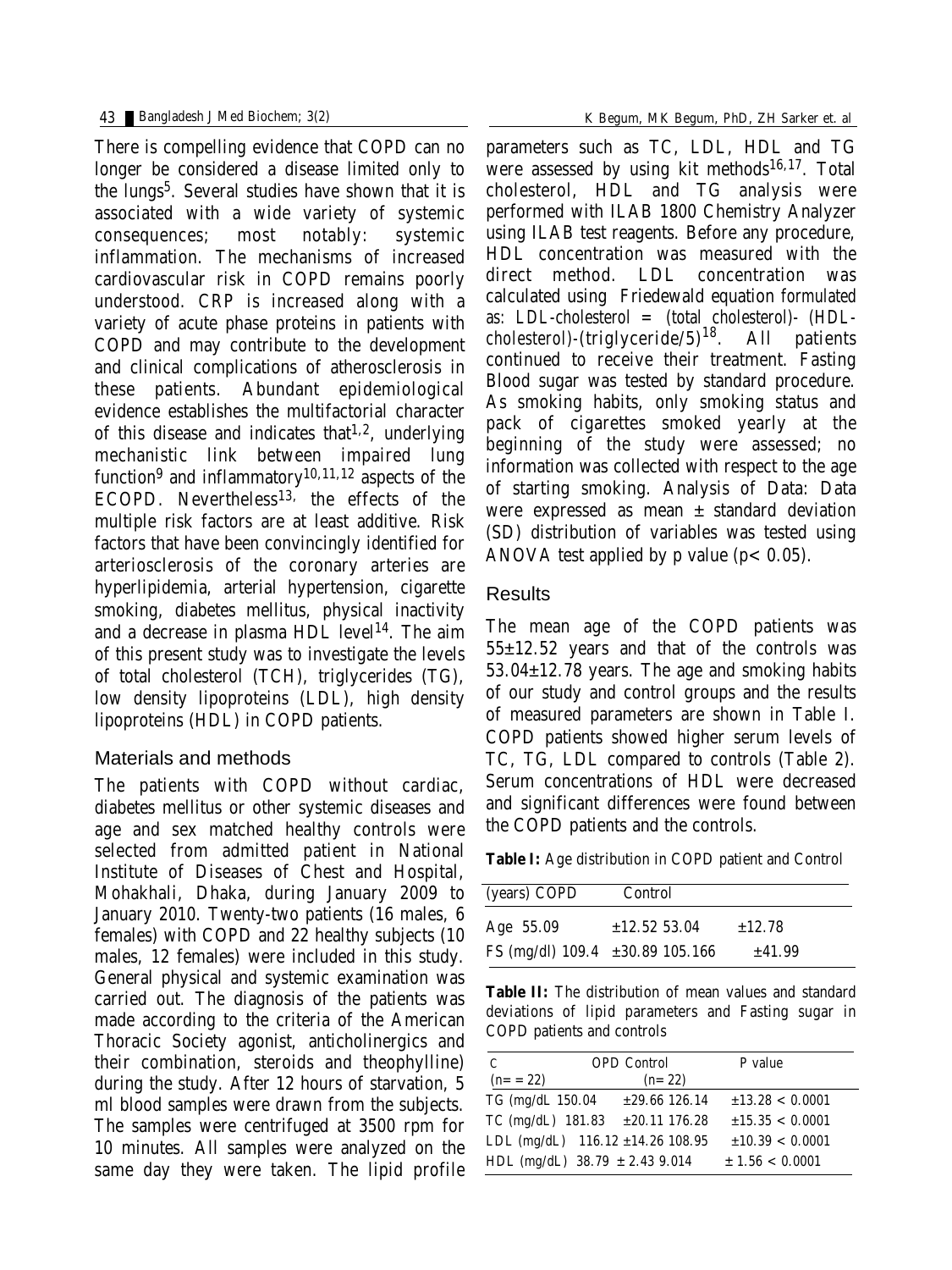#### **Discussion**

Lipid parameter abnormalities are a highly important. Its alteration in lipid metabolism increases cardiovascular risk, and so the mortality and morbidity among diabetic patients<sup>19</sup>, and lipoproteins metabolisms were reported in the international literature<sup>21,20</sup>. Quantitative and qualitative alterations in happenin22. Qualitative alterations include size difference in lipid parameters, increase in triglycerides content of LDL, and the susceptibility of LDL cholesterol to form peroxides, which was found specifically responsible for atherogenesis in diabetic patients<sup>23</sup>. Both lipid profile and body fat have been shown to be the important predictors for metabolic disturbances including dyslipidemia, hypertension, diabetes, cardiovascular diseases, hyperinsulinemia etc. Any alteration in the levels of lipids in body makes the individuals more prone to develop cardiovascular diseases. In this study an attempt was taken to estimate TC, TG, LDL and HLD concentrations in COPD patients. According to the results of this study, TC TG and LDL concentrations in COPD patients was significantly higher than the controls  $(p=0.001)$ . This result differs from the results of some former studies. Basili et al 24, reported high Apo B and lp(a) hand, Fekete and Mosler levels in female COPD patients. That the results are different might be due to differences in the characteristics of the patient groups. In the present study, their mean age was 55.09±12.52 years. Their treatment was not interrupted because of the study. These factors may have affected the results obtained in this study. Yavuz also has shown that HDL level increases in children with asthma who use inhaled steroids $27$ . The mechanism of effect was not clear. In another study, in children with asthma, the effect of slow release theophylline on lipid profile has also been reported and it was suggested that the lipid profile changes with extended use of these drugs and that this might cause an increased risk in atherosclerotic coronary heart disease28. In another study, HDL level was found to be significantly high in

Asthma and COPD are both classified as obstructive airway diseases but they differ in their pathogenesis, clinical course and treatment. The common characteristic of these diseases is that they require long-term drug use. However, the fact that these drugs change the lipid profile may increase or decrease the risk. The results obtained in the current study are in compliance with the results obtained in former studies with beta2-agonists and inhaled steroids but the fact that the patients use more than one drug simultaneously makes it harder to reach an exact decision. In this present study group, higher TG, TC, LDL and lower HDL level was found and this was unknown. These results suggest that the increases and decrease in lipid profile might be related to the drugs the patients were taking. However, since many of the patients receive a combination of drugs, a single drug cannot be held responsible for the decrease in HDL. In conclusion, there is a need for more detailed studies to understand these relationships.

slow release theophylline<sup>25</sup> found low

#### References

triglyceride29.

- 1. van Eeden SF, Sin, DD, Respiration 2008; 75: 224-238.
- 2. Finkelstein J, Cha E, Scharf SM, Int. J. Chron. Obstruct. Pulmon. Dis. 2009; 4: 337-349.
- 3. Agusti AG. Systemic effects of chronic obstructive pulmonary disease. Proc Am Thorac Soc. 2005; 2: 367-70.
- 4. Global Initiative for chronic obstructive lung disease. Global Strategy for the Diagnosis, Management, and Prevention of Chronic Obstructive Pulmonary Disease.
- 5. Updated 2008; 1-19. Celli BR, MacNee W, Eur. Respir. J. 2004; 23: 932-946.
- 6. Tillie-Leblond I, Marquette CH, Perez T, Scherpereel A, Zanetti C, Tonnel AB, Remy-Jardin M, Ann. Intern. Med. 2006; 144: 390-396.
- 7. Akgun M, Meral M, Onbas O, Araz O, Koplay M, Aslan S, Mirici A, Respiration. 2006; 73: 428-433.
- 8. Parker CM, Voduc N, Aaron SD, Webb KA, O'Donnell DE, Eur. Respir. J. 2005; 26: 420-428.